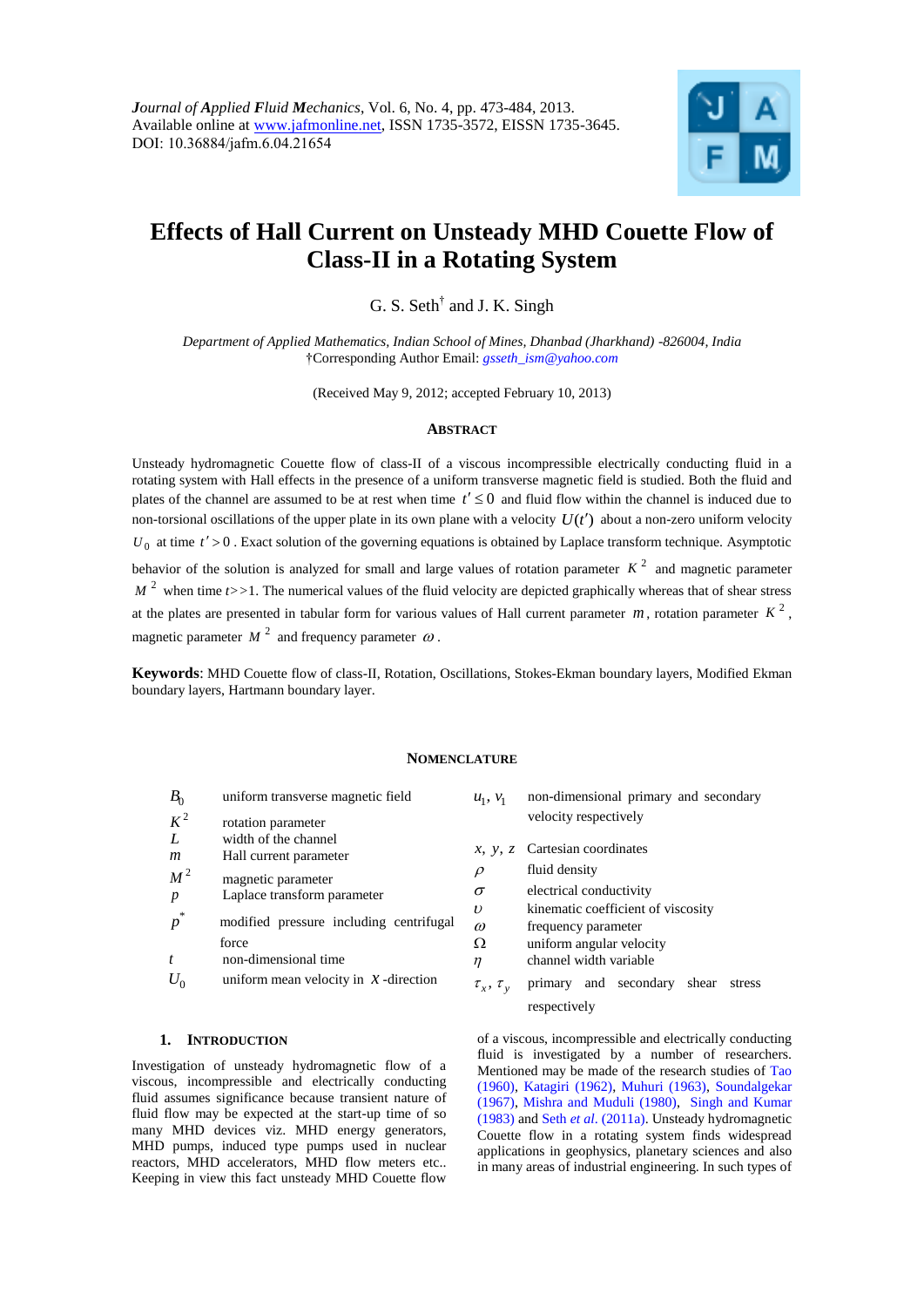flow Coriolis and magnetic forces play an important role in determining flow features of the problem. It may be noted that Coriolis force is much stronger than the inertial and viscous forces and it is comparable in magnitude with magnetic force. Keeping in view importance of such fluid flow problems Seth *et al*. (1982, 1988, 2009, 2010a, 2010b, 2011b, 2012), Chandran *et al*. (1993), Singh *et al*. (1994), Singh (2000), Ghosh and Pop (2004), Hayat *et al*. (2004a, 2004b, 2004c), Das *et al*. (2009), Guria *et al*. (2009) and Beg *et al*. (2011) investigated unsteady MHD Couette flow of a viscous, incompressible and electrically conducting fluid in a rotating system considering different aspects of the problem. On the basis of the above mentioned research studies on MHD Couette flow we are of opinion that MHD Couette flow may be induced in two ways and it can be put into two classes, namely, (i) MHD Couette flow of class-I and (ii) MHD Couette flow of class-II. The fluid flow which is induced due to the movement of a plate, when fluid is bounded by a stationary plate placed at a finite distance from the moving plate, may be recognized as MHD Couette flow of class-I. This fluid flow is similar to the fluid flow induced by a moving plate when free stream is stationary. The fluid flow past a stationary plate which is induced due to movement of a plate placed at a finite distance from the stationary plate may identified as MHD Couette flow of class-II. This fluid flow is similar to the flow past a stationary plate due to moving free stream. Research studies carried out by Seth *et al*. (1982, 1988, 2010a, 2010b, 2011b, 2012), Chandran *et al*. (1993), Singh *et al*. (1994), Ghosh (2002), Ghosh and Pop (2004), Guria *et al*. (2008, 2009), Das *et al*. (2009) and Beg *et al*. (2011) belong to MHD Couette flow of class-I whereas research investigations of Singh (2000), Hayat *et al*. (2004a, 2004b, 2004c), Seth *et al*. (2009, 2011c), Seth and Singh (2011) belong to MHD Couette flow of class-II.

It is well known that in an ionized fluid, where density is very low and/or the magnetic field is strong, the effects of Hall current become significant as mentioned by Cowling (1957) because Hall current induces secondary flow in the flow-field. Taking into account this fact Ghosh and Pop (2004) and Seth *et al*. (2012) studied Hall effects on unsteady MHD Couette flow in a rotating environment which belongs to MHD Couette flow of class-I whereas Hayat *et al*. (2004c) and Seth *et al*. (2009) investigated effects of Hall current on oscillatory MHD Couette flow of class-II in a rotating system considering different aspects of the problem.

Present investigation deals with the study of unsteady MHD Couette flow of class-II of a viscous, incompressible and electrically conducting fluid in a rotating system with Hall effects in the presence of a uniform transverse magnetic field applied parallel to the axis of rotation. Both the fluid and plates of the channel are assumed to be at rest when time  $t' \leq 0$  and fluid flow within the channel is induced due to non-torsional oscillations of the upper plate in its own plane with a velocity  $U(t')$  about a non-zero uniform velocity  $U_0$ 

at time  $t' > 0$ . Such study assumes importance because both Hall current and rotation induce secondary flow (i.e. cross flow) in the flow-field.

# **2. MATHEMATICAL FORMULATION AND SOLUTION**

Consider flow of a viscous, incompressible and electrically conducting fluid between two infinite parallel plates  $z = 0$  and  $z = L$  in the presence of a uniform transverse magnetic field  $B_0$  which is applied parallel to *z* -axis. The fluid and channel rotate in counter clockwise direction with a uniform angular velocity  $\Omega$  about *z*-axis. Both the fluid and plates of the channel are assumed to be at rest at time  $t' \leq 0$ . Upper plate  $z = L$  starts executing non-torsional oscillations in its own plane with a velocity  $U(t')$ about a non-zero uniform mean velocity  $U_0$  in *x*direction at time  $t' > 0$  and the lower plate  $z = 0$ , which coincides with *xy*-plane, is kept fixed. Geometry of the problem is presented in Fig.1. It is assumed that the induced magnetic field produced by fluid motion is neglected in comparison to applied one. This is justified because magnetic Reynolds number is very small for metallic liquid and partially ionized fluids (Cramer and Pai, 1973). Also no applied or polarization voltage exists i.e. electric field  $\vec{E} \equiv 0$ . This corresponds to the case when no energy is added or extracted from the fluid by electrical means (Meyer, 1958). Since plates are of infinite extent in  $x$  and  $y$ -directions, all

physical quantities except pressure depend on *z* and *t* only.



**Fig. 1.** Geometry of the problem

In view of the assumptions made above the governing equations for the fluid flow problem in a rotating system with Hall effects are given by

$$
\frac{\partial u}{\partial t'} - 2\Omega v
$$
  
=  $-\frac{1}{\rho} \frac{\partial p^*}{\partial x} + v \frac{\partial^2 u}{\partial z^2} - \frac{\sigma B_0^2}{\rho (1 + m^2)} (u - mv)$  (1)

$$
\frac{\partial v}{\partial t'} + 2\Omega u
$$
  
=  $-\frac{1}{\rho} \frac{\partial p^*}{\partial y} + v \frac{\partial^2 v}{\partial z^2} - \frac{\sigma B_0^2}{\rho (1 + m^2)} (v + mu)$  (2)

$$
0 = -\frac{1}{\rho} \frac{\partial p^*}{\partial z}
$$
 (3)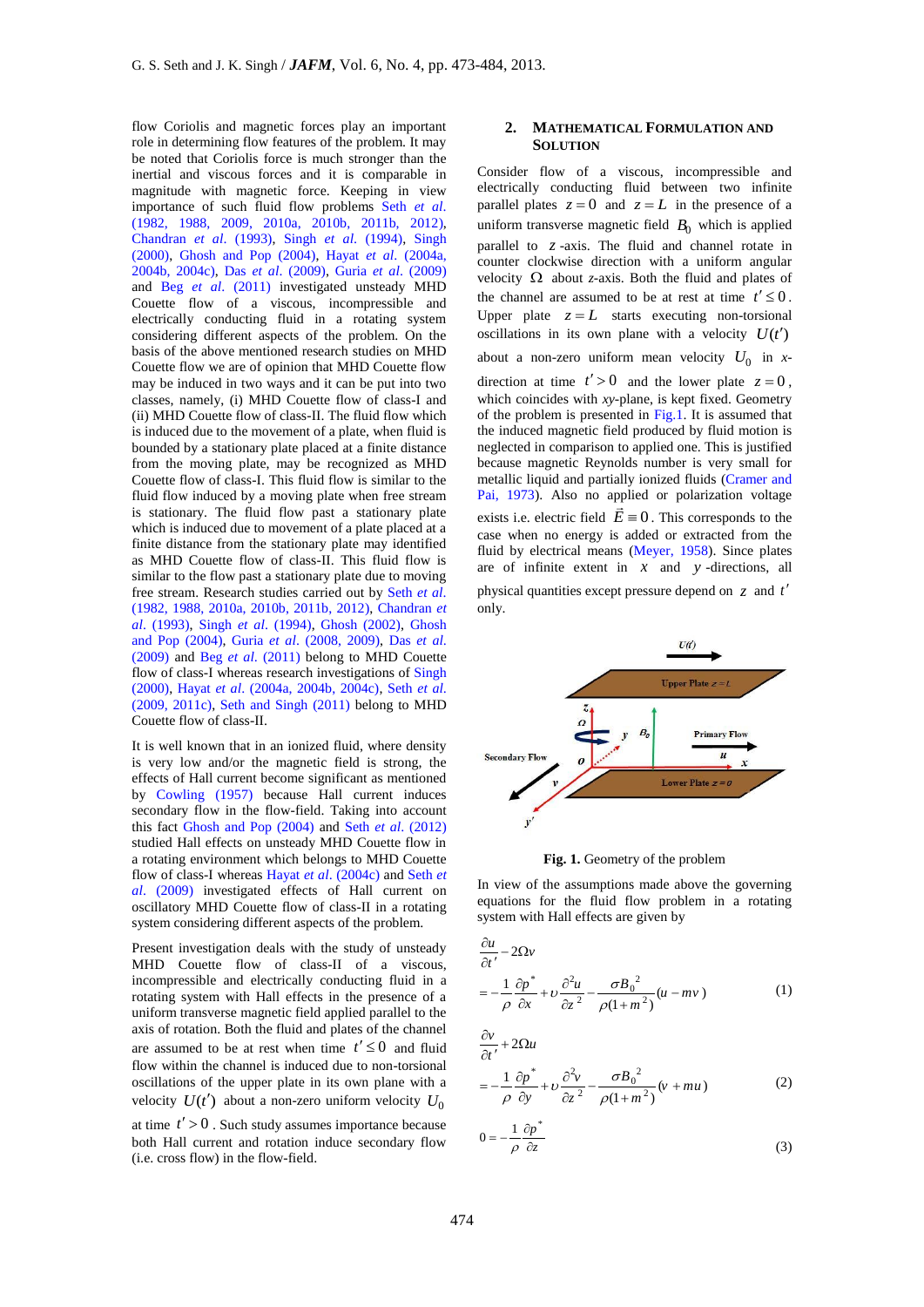where *u*, *v*, *v*,  $\sigma$ ,  $\rho$ ,  $m = \omega_e \tau_e$ ,  $\omega_e$ ,  $\tau_e$  and  $p^*$  are, respectively, fluid velocity in x-direction, fluid velocity in y-direction, kinematic coefficient of viscosity, electrical conductivity of the fluid, fluid density, Hall current parameter, cyclotron frequency, electron collision time and modified pressure including centrifugal force.

The initial and boundary conditions are given by

$$
u = v = 0 \text{ for } 0 \le z \le L \quad \text{and } t' \le 0 \tag{4}
$$

$$
u = v = 0
$$
 at  $z = 0$  for  $t' > 0$  (5)

$$
u = V = 0
$$
 or  $u = 0$  for  $t > 0$  (3)  
 $u = U(t'), v = 0$  at  $z = L$  for  $t' > 0$  (6)

Equation (3) shows that modified pressure  $p^*$  is uniform along *z* -axis i.e. axis of rotation. Taking into the consideration of research studies made on MHD Couette flow till now, we are of the opinion that MHD Couette flow may be classified in two forms, namely, (i) MHD Couette flow of class-I and (ii) MHD Couette flow of class-II. The fluid flow induced due to movement of a plate, when fluid is bounded by a stationary plate placed at a finite distance from the moving plate, may be identified as MHD Couette flow of class-I. This fluid flow is similar to the flow induced due to movement of a plate when free stream is stationary. The fluid flow past a stationary plate, which is induced due to movement of a plate placed at a finite distance from the stationary plate, may be regarded as MHD Couette flow of class-II. This fluid flow is similar to the flow past a stationary plate due to moving free stream. For unsteady MHD Couette flow of class-I the

pressure gradient terms 
$$
-\frac{1}{\rho} \frac{\partial p^*}{\partial x}
$$
 and  $-\frac{1}{\rho} \frac{\partial p^*}{\partial y}$ , which

are present in Eqs. (1) and (2) respectively, are not considered by Seth *et al* (1982, 1988, 2010a, 2010b, 2011b, 2012), Chandran *et al*. (1993), Singh *et al*. (1994), Ghosh (2002), Ghosh and Pop (2004), Guria *et al*. (2008, 2009), Das *et al*. (2009) and Beg *et al*. (2011). This assumption is justified and it is clearly evident from Eq. (5). For unsteady MHD Couette flow of class-II values of pressure gradient terms in Eqs. (1) and (2) are obtained with the help of boundary conditions, Eq. (6) which are given below

$$
-\frac{1}{\rho} \frac{\partial p^*}{\partial x} = \frac{\partial U}{\partial t'} + \frac{\sigma B_0^2 U}{\rho (1 + m^2)},
$$
  

$$
-\frac{1}{\rho} \frac{\partial p^*}{\partial y} = 2U \Omega + \frac{\sigma m B_0^2 U}{\rho (1 + m^2)}
$$
(7)

Making use of Eq.  $(7)$ , the Eqs.  $(1)$  and  $(2)$  reduce to

$$
\frac{\partial u}{\partial t'} - 2\Omega v
$$
\n
$$
= \frac{\partial U}{\partial t'} + v \frac{\partial^2 u}{\partial z^2} - \frac{\sigma B_0^2}{\rho (1 + m^2)} \Big[ (u - U) - mv \Big]
$$
\n(8)

$$
\frac{\partial v}{\partial t'} + 2\Omega(u - U) \n= v \frac{\partial^2 v}{\partial z^2} - \frac{\sigma B_0^2}{\rho(1 + m^2)} \Big[ v + m(u - U) \Big]
$$
\n(9)

Equations (8) and (9), in non-dimensional form, become

$$
\frac{\partial u_1}{\partial t} - 2K^2 v_1
$$
\n
$$
= \frac{\partial F}{\partial t} + \frac{\partial^2 u_1}{\partial \eta^2} - \frac{M^2}{1 + m^2} \left[ (u_1 - F) - mv_1 \right]
$$
\n(10)

$$
\frac{\partial v_1}{\partial t} + 2K^2(u_1 - F)
$$
  
= 
$$
\frac{\partial^2 v_1}{\partial \eta^2} - \frac{M^2}{1 + m^2} [v_1 + m(u_1 - F)]
$$
 (11)

where  $\eta = z / L$ ,  $u_1 = u / U_0$ ,  $v_1 = v / U_0$ ,  $U = U_0 F(t)$ ,  $M^2 = L^2 B_0^2 (\sigma / \rho v)$  is magnetic parameter which is square of Hartmann number and  $K^2 = \Omega L^2 / v$  is rotation parameter which is reciprocal of Ekman number.

The initial and boundary conditions, Eq. (4) to Eq. (6), in non-dimensional form, become

$$
u_1 = v_1 = 0 \qquad \text{for } 0 \le \eta \le 1 \quad \text{and } t \le 0 \qquad (12)
$$

$$
u_1 = v_1 = 0
$$
 at  $\eta = 0$  for  $t > 0$  (13)

$$
u_1 = F(t), v_1 = 0
$$
 at  $\eta = 1$  for  $t > 0$  (14)

Combining Eq.  $(10)$  with Eq.  $(11)$ , we obtain

$$
\frac{\partial q}{\partial t} + i \left[ \frac{mM^2}{1 + m^2} + 2K^2 \right] (q - F)
$$
  
=  $\frac{\partial F}{\partial t} + \frac{\partial^2 q}{\partial \eta^2} - \frac{M^2}{1 + m^2} (q - F)$  (15)

where  $q = u_1 + iv_1$ .

The initial and boundary conditions, Eq. (12) to Eq. (14), in compact form, become

 $q = 0$  for  $0 \le \eta \le 1$  and  $t \le 0$ (16)

$$
q = 0 \qquad \text{at } \eta = 0 \qquad \text{for } t > 0 \qquad (17)
$$

$$
q = F(t) \qquad \text{at } \eta = 1 \qquad \text{for } t > 0 \qquad (18)
$$

Since fluid flow is of oscillatory nature we may assume  $F(t)$  in the following form

$$
F(t) = 1 + (ae^{i\omega t} + be^{-i\omega t})
$$
\n(19)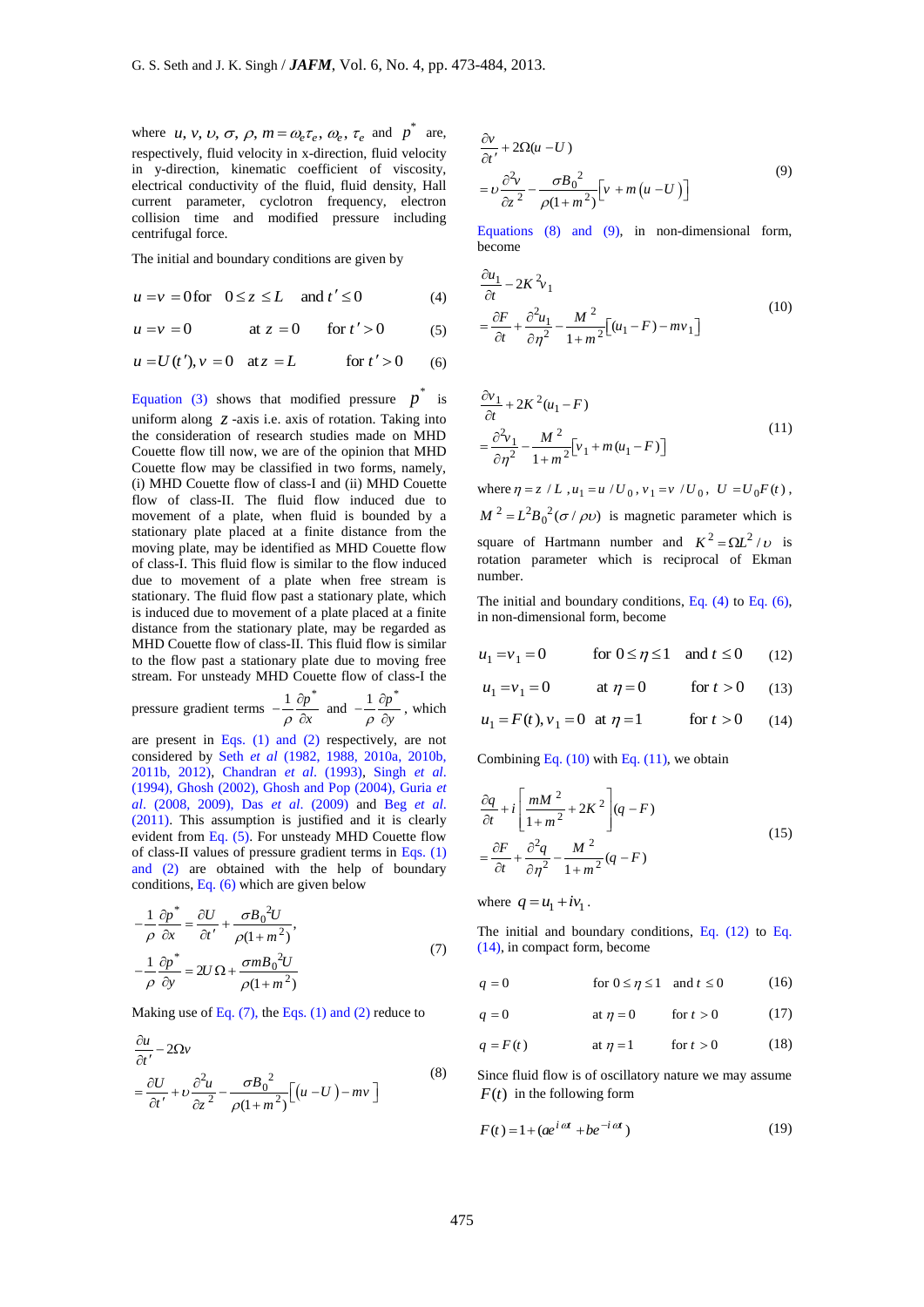where  $a$  and  $b$  are complex constants and  $b$  is complex conjugate of *a*.  $\omega = \omega' L^2 / \omega$  is frequency parameter where  $\omega'$  is frequency of oscillations.

Using Laplace transform, Eq. (15) subject to the initial condition, Eq. (16) reduces to

$$
\frac{d^2\overline{q}}{d\eta^2} - \left[ p + \frac{M^2}{1+m^2} + i \left( \frac{mM^2}{1+m^2} + 2K^2 \right) \right] \overline{q}
$$
  
= 
$$
- \left[ p + \frac{M^2}{1+m^2} + i \left( \frac{mM^2}{1+m^2} + 2K^2 \right) \right] \overline{F}
$$
(20)

where  $\overline{q} = \int_0^\infty e^{-pt} q(\eta, t) dt$ ,  $\overline{F} = \int_0^\infty e^{-pt} F(t) dt$  $=\int_0^\infty e^{-pt}q(\eta,t)dt, \ \overline{F}=\int_0^\infty e^{-pt}F(t)dt$ and *p* being Laplace transform parameter.

Boundary conditions, Eq. (17) and Eq. (18) with use of Eq. (19) after taking Laplace transform become

$$
\overline{q} = 0 \qquad \text{at } \eta = 0 \tag{21}
$$

$$
\overline{q} = \overline{F}(p) = \frac{1}{p} + \frac{a}{p - i\omega} + \frac{b}{p + i\omega} \quad \text{at } \eta = 1 \quad (22)
$$

Solution of Eq. (20) subject to the boundary conditions, Eq. (21) and Eq. (22) is given by

$$
\overline{q} = \left(\frac{1}{p} + \frac{a}{p - i\omega} + \frac{b}{p + i\omega}\right)
$$
  
 
$$
\times \left(1 - \frac{\sinh \lambda (1 - \eta)}{\sinh \lambda}\right)
$$
 (23)

where 
$$
\lambda = \left[ p + M^2 + iN^2 \right]^{1/2}
$$
 and  $N^2 = \frac{mM^2}{1 + m^2} + 2K^2$ .

Taking inverse Laplace transform of Eq. (23), we obtain

$$
q(\eta, t)
$$
\n
$$
= \left[1 - \frac{\sinh(\alpha_1 + i \beta_1)(1 - \eta)}{\sinh(\alpha_1 + i \beta_1)}\right]
$$
\n
$$
+ \left[1 - \frac{\sinh(\alpha_2 + i \beta_2)(1 - \eta)}{\sinh(\alpha_2 + i \beta_2)}\right] a e^{i \omega t}
$$
\n
$$
+ \left[1 - \frac{\sinh(\alpha_3 \pm i \beta_3)(1 - \eta)}{\sinh(\alpha_3 \pm i \beta_3)}\right] b e^{-i \omega t}
$$
\n
$$
- \sum_{n=1}^{\infty} 2n \pi \sin n \pi \eta \left(\frac{1}{s_1} + \frac{a}{s_1 - i \omega} + \frac{b}{s_1 + i \omega}\right) e^{s_1 t}
$$

for  $\omega \neq N^2$ 

where

$$
\alpha_1 = \frac{1}{\sqrt{2}} \left[ \left\{ \frac{M^4}{(1+m^2)^2} + N^4 \right\}^{1/2} + \frac{M^2}{1+m^2} \right]^{1/2},\tag{25}
$$

$$
\beta_1 = \frac{1}{\sqrt{2}} \left[ \left\{ \frac{M^4}{(1+m^2)^2} + N^4 \right\}^{1/2} - \frac{M^2}{1+m^2} \right]^{1/2},
$$
  
\n
$$
\alpha_2 = \frac{1}{\sqrt{2}} \left[ \left\{ \frac{M^4}{(1+m^2)^2} + \left(\omega + N^2\right)^2 \right\}^{1/2} + \frac{M^2}{1+m^2} \right]^{1/2},
$$
  
\n
$$
\beta_2 = \frac{1}{\sqrt{2}} \left[ \left\{ \frac{M^4}{(1+m^2)^2} + \left(\omega + N^2\right)^2 \right\}^{1/2} - \frac{M^2}{1+m^2} \right]^{1/2},
$$
  
\n
$$
\alpha_3 = \frac{1}{\sqrt{2}} \left[ \left\{ \frac{M^4}{(1+m^2)^2} + \left(\omega - N^2\right)^2 \right\}^{1/2} + \frac{M^2}{1+m^2} \right]^{1/2},
$$
  
\n
$$
\beta_3 = \frac{1}{\sqrt{2}} \left[ \left\{ \frac{M^4}{(1+m^2)^2} + \left(\omega - N^2\right)^2 \right\}^{1/2} - \frac{M^2}{1+m^2} \right]^{1/2},
$$
  
\nand 
$$
s_1 = -\left[ n^2 \pi^2 + \frac{M^2}{1+m^2} + iN^2 \right]
$$

The upper and lower signs in Eq.  $(24)$  are considered for  $\omega < N^2$  and  $\omega > N^2$  respectively.

When  $\omega = N^2$  i.e. when the natural frequency  $N^2$ , which is due to rotation and Hall current, is equal to the impressed frequency  $\omega$  the inverse Laplace transform of Eq. (23) gives

$$
q(\eta, t)
$$
\n
$$
= \left[ 1 - \frac{\sinh(\alpha'_1 + i \beta'_1)(1 - \eta)}{\sinh(\alpha'_1 + i \beta'_1)} \right]
$$
\n
$$
+ \left[ 1 - \frac{\sinh(\alpha'_2 + i \beta'_2)(1 - \eta)}{\sinh(\alpha'_2 + i \beta'_2)} \right] \stackrel{\text{a.e. } i \text{ or } j}{=} \pi
$$
\n
$$
+ \left[ 1 - \frac{\sinh \alpha'_3(1 - \eta)}{\sinh \alpha'_3} \right] b e^{-i \text{ or } j}
$$
\n
$$
- \sum_{n=1}^{\infty} 2n \pi \sin n \pi \eta \left( \frac{1}{s_1'} + \frac{a}{s_1' - i \omega} + \frac{b}{s_1' + i \omega} \right) e^{s_1' t}
$$
\n(26)

where

$$
\alpha_1' = \frac{1}{\sqrt{2}} \left[ \left\{ \frac{M^4}{(1+m^2)^2} + \omega^2 \right\}^{1/2} + \frac{M^2}{1+m^2} \right]^{1/2},
$$
  

$$
\beta_1' = \frac{1}{\sqrt{2}} \left[ \left\{ \frac{M^4}{(1+m^2)^2} + \omega^2 \right\}^{1/2} - \frac{M^2}{1+m^2} \right]^{1/2}, \qquad (27)
$$
  

$$
\alpha_2' = \frac{1}{\sqrt{2}} \left[ \left\{ \frac{M^4}{(1+m^2)^2} + 4\omega^2 \right\}^{1/2} + \frac{M^2}{1+m^2} \right]^{1/2},
$$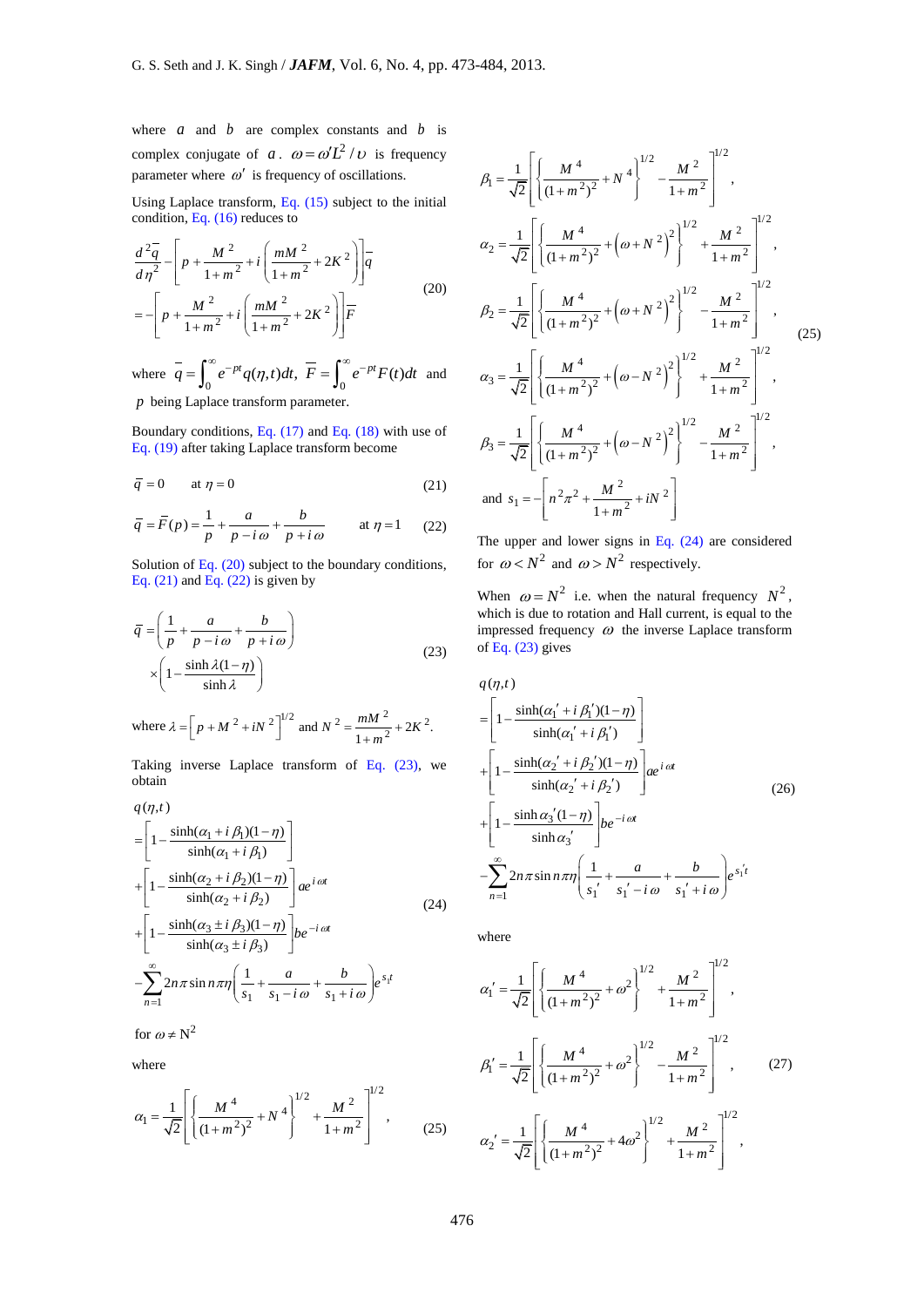$$
\beta_2' = \frac{1}{\sqrt{2}} \left[ \left\{ \frac{M^4}{(1+m^2)^2} + 4\omega^2 \right\}^{1/2} - \frac{M^2}{1+m^2} \right]^{1/2},
$$
  
\n
$$
\alpha_3' = \frac{M}{\sqrt{(1+m^2)}},
$$
  
\nand 
$$
s_1' = -\left[ n^2 \pi^2 + \frac{M^2}{1+m^2} + i\omega \right].
$$
 (27)

Equations  $(24)-(27)$  represent the solution for fluid velocity in general case. The solutions, Eq. (24) and Eq. (26) exhibit a unified representation of initial MHD Couette flow induced due to non-torsional oscillations of the upper plate, final steady state flow and decaying oscillations excited by interaction of magnetic field, Coriolis force, Hall current and initial oscillatory motion. In the absence of magnetic field (i.e.  $M^2 = 0$ ) and Hall current (i.e.  $m = 0$ ) solutions, Eq. (24) and Eq. (26) are in agreement with the solutions obtained by Das *et al*. (2008).

We shall now examine the solutions, Eq. (24) and Eq. (26) for large values of time *t* and for small as well large values of rotation parameter  $K^2$  and magnetic parameter  $M^2$ .

It may be noted that when time  $t$  is large i.e.  $t>>1$  then  $\omega$  is small (i.e.  $\omega \ll 1$ ) such that  $\omega t$  is finite. For large time t and  $a = b = \varepsilon / 2$  the solutions, Eq. (24) and Eq. (26) assume the following form

$$
q(\eta, t)
$$
\n
$$
= \left[1 - \frac{\sinh(\alpha_1 + i \beta_1)(1 - \eta)}{\sinh(\alpha_1 + i \beta_1)}\right]
$$
\n
$$
+ \frac{\varepsilon}{2} \left[\left\{1 - \frac{\sinh(\alpha_2 + i \beta_2)(1 - \eta)}{\sinh(\alpha_2 + i \beta_2)}\right\} e^{i \omega t} + \left\{1 - \frac{\sinh(\alpha_3 \pm i \beta_3)(1 - \eta)}{\sinh(\alpha_3 \pm i \beta_3)}\right\} e^{-i \omega t}\right]
$$
\n(28)\n
$$
\text{for } \omega \neq N^2
$$

$$
q(\eta, t)
$$
\n
$$
= \left[1 - \frac{\sinh(\alpha_1' + i \beta_1')(1 - \eta)}{\sinh(\alpha_1' + i \beta_1')} \right]
$$
\n
$$
+ \frac{\varepsilon}{2} \left[ \left\{1 - \frac{\sinh(\alpha_2' + i \beta_2')(1 - \eta)}{\sinh(\alpha_2' + i \beta_2')} \right\} e^{i \alpha t} \right]
$$
\n
$$
+ \left\{1 - \frac{\sinh \alpha_3'(1 - \eta)}{\sinh \alpha_3'} \right\} e^{-i \alpha t} \right]
$$
\nfor  $\omega = N^2$  (29)

The solutions, Eq. (28) and Eq. (29) represent the solution for fully developed oscillatory hydromagnetic Couette flow in a rotating system. In the absence of the Hall current (i.e.  $m = 0$ ) solutions, Eq. (28) and Eq. (29) are in agreement with the solutions obtained by Singh (2000).

# **3. ASYMPTOTIC SOLUTION**

We shall now examine the asymptotic behavior of the solution (28) for small as well as large values of  $K^2$  and  $M^2$  when  $\varepsilon = 1$  to gain some physical insight into the flow pattern.

**Case I:**  $K^2 \ll 1$  and  $M^2 \ll 1$ 

Since  $M^2$ ,  $K^2$  and  $\omega$  are very small, neglecting square and higher powers of  $M^2$ ,  $K^2$  and  $\omega$  in Eq. (28), primary velocity  $u_1$  and secondary velocity  $v_1$ assume the following form

$$
u_1 = 1 + \cos \omega t - (1 - \eta) \left[ 1 + \cos \omega t + \frac{1}{6} (\eta^2 - 2\eta) + \frac{1}{6} (\eta^2 - 2\eta) \right]
$$
\n
$$
\times \left\{ \frac{M^2}{1 + m^2} (1 + \cos \omega t) - \omega \sin \omega t \right\} \right] + \cdots
$$
\n(30)

$$
v_1 = -\frac{N^2}{6}(1-\eta)(\eta^2 - 2\eta)(1 + \cos \omega t) + \cdots
$$
 (31)

It is evident from the Eq.  $(30)$  and Eq.  $(31)$  that for a slowly rotating system with small frequency of oscillations when the conductivity of the fluid is low and/or the applied magnetic field is weak, primary velocity  $u_1$  is independent of rotation while the secondary velocity  $v_1$  is affected by magnetic field, Hall current and rotation. The fluid flow in both the directions has considerable effects of oscillations. In the absence of Hall current secondary velocity  $v_1$  is unaffected by magnetic field.

**Case II:** 
$$
K^2 >> 1
$$
 and  $M^2 \sim O(1)$ 

When  $K^2$  is very large and  $M^2$  is small order of magnitude fluid flow becomes boundary layer type. For the boundary layer flow near the lower plate  $\eta = 0$ , primary velocity  $u_1$  and secondary velocity  $v_1$  in Eq. (28) assume the following form

$$
u_1 = 1 + \cos \omega t - e^{-\alpha_4 \eta} \cos \beta_4 \eta
$$
  

$$
- \frac{1}{2} \Big[ e^{-\alpha_5 \eta} \cos(\omega t - \beta_5 \eta) + e^{-\alpha_6 \eta} \cos(\omega t + \beta_6 \eta) \Big]
$$
(32)

$$
v_1 = e^{-\alpha_4 \eta} \sin \beta_4 \eta - \frac{1}{2} \left[ e^{-\alpha_5 \eta} \sin(\omega t - \beta_5 \eta) - e^{-\alpha_6 \eta} \sin(\omega t \pm \beta_6 \eta) \right]
$$
(33)

where

$$
\alpha_4 = K \left[ 1 + \frac{(m+1)M^2}{4(1+m^2)K^2} \right],
$$
\n(34)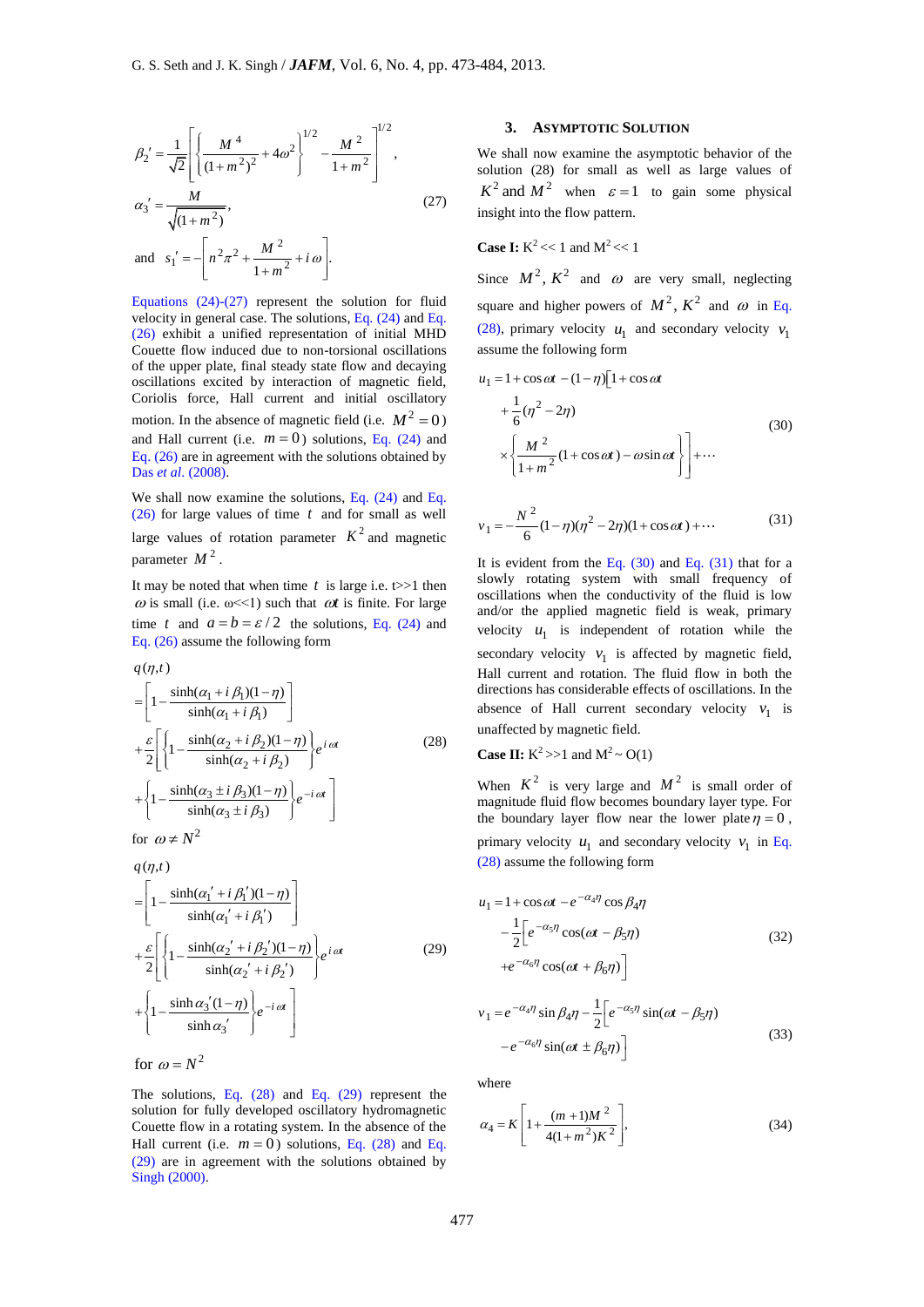$$
\beta_4 = K \left[ 1 + \frac{(m-1)M^2}{4(1+m^2)K^2} \right],
$$
\n
$$
\alpha_5 = K \left[ 1 + \frac{\omega}{4K^2} + \frac{(m+1)M^2}{4(1+m^2)K^2} \right],
$$
\n
$$
\beta_5 = K \left[ 1 + \frac{\omega}{4K^2} + \frac{(m-1)M^2}{4(1+m^2)K^2} \right],
$$
\n
$$
\alpha_6 = K \left[ 1 - \frac{\omega}{4K^2} + \frac{(m+1)M^2}{4(1+m^2)K^2} \right],
$$
\n
$$
\beta_6 = K \left[ 1 - \frac{\omega}{4K^2} + \frac{(m-1)M^2}{4(1+m^2)K^2} \right].
$$
\n(34)

It is revealed from the expressions Eq.  $(32)$  and Eq.  $(33)$ that the solution is in quasi-steady state. Steady state flow is confined within a boundary layer of thickness  $O(1/\alpha_4)$  which may be identified as modified Ekman boundary layer and can be viewed as classical Ekaman boundary layer modified by Hall current and magnetic field. It is noticed from the expressions Eq. (32) and Eq. (33) that the unsteady flow has three modes of oscillations. The first mode corresponds to the pure oscillations of frequency  $\omega$  due to non-torsional oscillations of upper plate of the channel which persist in the entire fluid region. The other two modes of oscillations correspond to modified Stokes flow and are confined within boundary layers of thickness  $O(1/\alpha_5)$ and  $O(1/\alpha_6)$ . These boundary layers may be recognized as modified Stokes-Ekaman boundary layers and may be viewed as classical Ekman bounadry layers modified by magnetic field, oscillations and Hall current. It may be noted from Eq.  $(34)$  that  $\alpha_4$ -layer is thicker than  $\alpha_5$ -layer whereas  $\alpha_6$ -layer is thicker than  $\alpha_4$ -layer. The thickness of  $\alpha_4$ -layer decreases with increase in either  $K^2$  or  $M^2$  whereas it increases with increase in  $m$ . The thickness of  $\alpha_5$ -layer decreases with increase in either  $K^2$  or  $M^2$  or  $\omega$  whereas it increases with increase in  $m$ . The thickness of  $\alpha_6$ layer decreases with increase in either  $K^2$  or  $M^2$ whereas it increases with increase in either  $\omega$  or  $m$ . Similar type of boundary layers arise in the neighborhood of the upper plate. It is evident from Eq. (32) and Eq. (33) that unsteady flow is divided into two parts. One part oscillates with amplitude  $\frac{1}{2}e^{-\alpha_5}$  $\frac{1}{2}e^{-\alpha_5 \eta}$  and the other one with  $\frac{1}{2}e^{-\alpha_6}$  $\frac{1}{2}e^{-\alpha_6\eta}$ . The unsteady flow corresponding to the former part oscillates with phase lag of  $\beta_5 \eta$  whereas the unsteady flow corresponding to latter part oscillates with a phase lead of  $\beta_6\eta$ .

The exponential terms in Eq. (32) and Eq. (33) damped out quickly as  $\eta$  increases. When  $\eta \ge 1/\alpha_6$  i.e. outside the boundary layer region, Eq.  $(32)$  and Eq.  $(33)$ reduce to

$$
u_1 \approx 1 + \cos \omega t, \, v_1 \approx 0 \tag{35}
$$

It is evident from the expression Eq. (35) that, in a certain core given by  $\eta \geq 1/\alpha_6$  i.e. outside the boundary layer region, the fluid has velocity in primary flow direction which oscillates with the same frequency  $\omega$  as that of the upper plate when  $t > 0$ .

## **Case III:**  $M^2$  >>1 and  $K^2 \sim O(1)$

This case also corresponds to the boundary layer type flow. For the boundary layer flow near the lower plate  $\eta = 0$ , we obtain fluid velocity from Eq. (28) as

$$
u_1 = 1 + \cos \omega t - e^{-\alpha_i \eta} \left[ \cos \beta_7 \eta + \frac{1}{2} \{ \cos(\omega t - \beta_8 \eta) + \cos(\omega t \pm \beta_9 \eta) \} \right]
$$
(36)  

$$
v_1 = e^{-\alpha_i \eta} \left[ \sin \beta_7 \eta \right]
$$

$$
1 - e^{-\frac{1}{2}\left\{\sin(\omega t - \beta_8 \eta) - \sin(\omega t \pm \beta_9 \eta)\right\}} \Bigg]
$$
(37)

where

$$
\alpha_{i} = M / \sqrt{(1 + m^{2})} \quad \text{for } i = 7, 8, 9,
$$
\n
$$
\beta_{7} = \frac{N^{2}}{2M / \sqrt{(1 + m^{2})}},
$$
\n
$$
\beta_{8} = \frac{(\omega + N^{2})}{2M / \sqrt{(1 + m^{2})}},
$$
\n
$$
\beta_{9} = \frac{(\omega - N^{2})}{2M / \sqrt{(1 + m^{2})}}.
$$
\n(38)

The expressions Eq.  $(36)$  and Eq.  $(37)$  show that the fluid flow is in quasi-steady state. Steady state flow is confined within a modified Hartmann boundary layer of thickness  $O\left(1/\sqrt{M^2/(1+m^2)}\right)$  which decreases with increase in magnetic parameter  $M<sup>2</sup>$  and increases with

increase in Hall current parameter *m* . Unsteady state flow has three modes of oscillations. The first mode corresponds to pure oscillations with frequency  $\omega$  due to non-torsional oscillations of the upper plate of the channel when  $t > 0$  and fills the entire fluid region. The other two modes of oscillations correspond to the modified Stokes flow and are confined within a thin modified Hartmann boundary layer of thickness  $O\left(1/\sqrt{M^2/(1+m^2)}\right)$ . Similar type of boundary layer appears adjacent to the upper plate of the channel. It is

interesting to note that unsteady flow is divided into two parts and both the parts oscillate with amplitude  $1 - \left(M / \sqrt{1 + m^2}\right)$ 2  $e^{-\left(M/\sqrt{1+m^2}\right)\eta}$ . The unsteady flow corresponding to

first part oscillates with phase lag  $\beta_8 \eta$  when  $\omega \neq N^2$ . However, unsteady flow corresponding to second part oscillates with phase lead of  $\beta_9 \eta$  when  $\omega < N^2$  and this part oscillates with phase lag of  $\beta_9 \eta$  when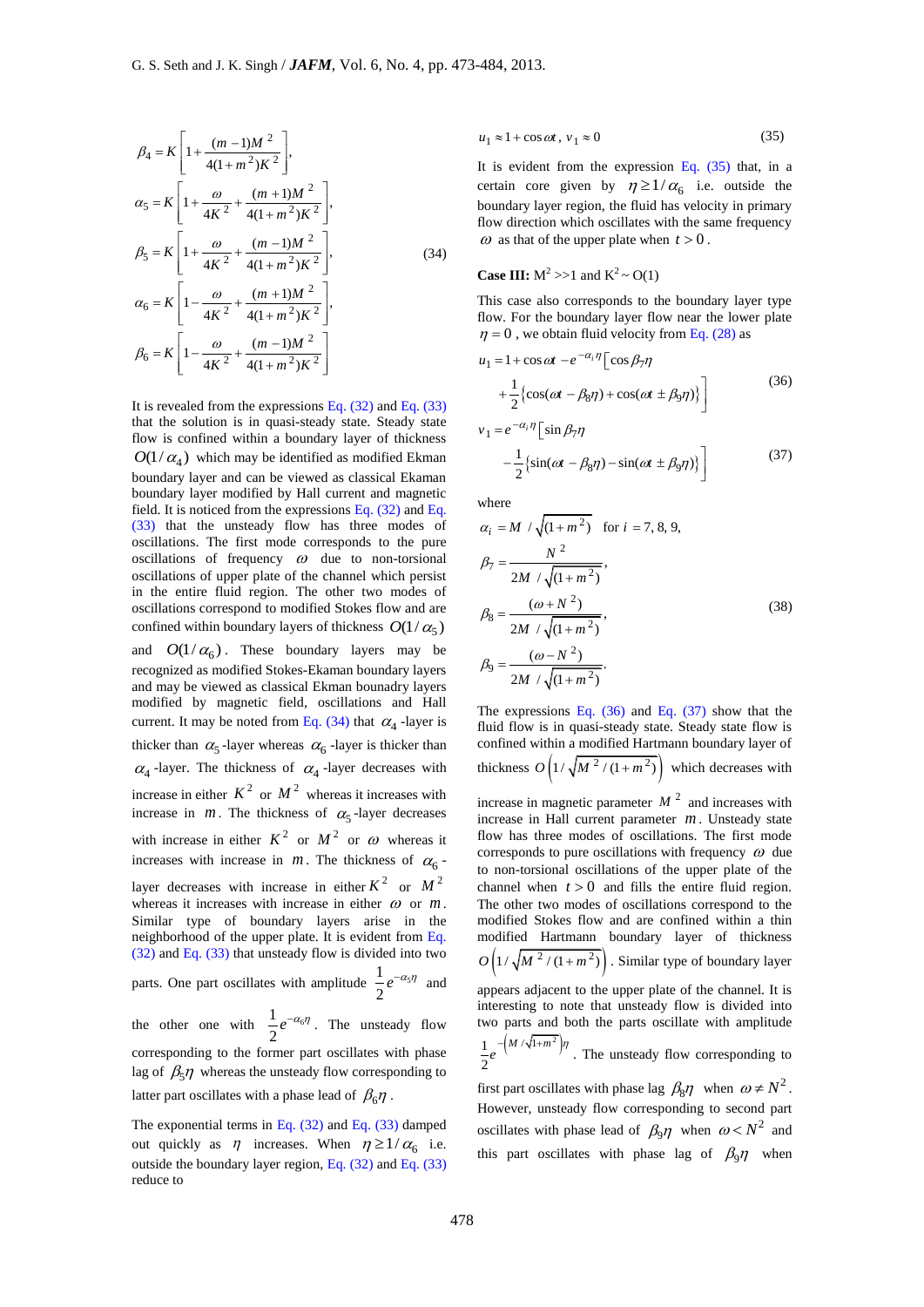$\omega > N^2$ . Outside the boundary layer region, the fluid velocity assumes the form

$$
u_1 \approx 1 + \cos \omega t, \ v_1 \approx 0 \tag{39}
$$

It is revealed from Eq.  $(39)$  that fluid flows in primary flow direction only and oscillates with the same frequency  $\omega$  as that of the upper plate when  $t > 0$ .

# **4. SHEAR STRESS AT THE PLATES**

The Non-dimensional shear stress at the lower and upper plates due to primary and secondary flows, for  $\omega \neq N^2$ , are given by

$$
ω > N^2
$$
. Outside the boundary layer region, the fluid  
velocity assumes the form  
\n $u_1 ≈ 1 + cos αt$ ,  $v_1 ≈ 0$  (39)  
\nIt is revealed from Eq. (39) that fluid flows in primary  
\nflow direction only and oscillates with the same  
\nfrequency ω as that of the upper plate when  $t > 0$ .  
\n4. SHEAR STRESS AT THE PLATES  
\nThe Non-dimensional shear stress at the lower and  
\nupper plates due to primary and secondary flows, for  
\n $ω ≠ N^2$ , are given by  
\n
$$
\tau_x + i\tau_y |_{\eta=0}
$$
\n
$$
= (α_1 + i β_1)coth(α_1 + i β_1)
$$
\n
$$
+ a(α_2 + i β_2)e^{iα} \coth(α_2 + i β_2)
$$
\n
$$
+ b(α_3 ± i β_3)e^{-iα} \coth(α_3 ± i β_3)
$$
\n
$$
- \sum_{n=1}^{\infty} 2n^2 \pi^2 \left( \frac{1}{s_1} + \frac{a}{s_1 - i \omega} + \frac{b}{s_1 + i \omega} \right) e^{s_1 t}
$$
\n
$$
\tau_x + i\tau_y |_{\eta=1}
$$
\n
$$
= (α_1 + i β_1) cosec (α_1 + i β_1)
$$
\n
$$
+ a(α_2 + i β_2)e^{iα} \csc (α_2 + i β_2)
$$
\n
$$
+ b(α_3 ± i β_3)e^{-iα} \csc (α_3 ± i β_3)
$$
\n(A1)  
\n
$$
+ a(α_2 + i β_2)e^{iα} \csc (α_3 ± i β_3)
$$
\n(A2)  
\n
$$
+ b(α_3 ± i β_3)e^{-iα} \csc (α_3 ± i β_3)
$$
\n(A3)  
\n
$$
+ a(α_2 + i β_2)e^{iα} \csc (α_3 ± i β_3)
$$
\n(A4)  
\n
$$
+ a(α_2 + i β_2)e^{iα} \csc (α_3 ± i β_3)
$$
\n(A5)  
\n
$$
= \sum_{n=1}^{\infty} (-1)^n 2n^2 \pi^2 \left( \frac{1}{s_1} + \frac{a}{s_1 - i \omega} + \frac{b}{s_1 +
$$

$$
\tau_x + i \tau_y |_{\eta=1}
$$
  
=  $(\alpha_1 + i \beta_1) \csc \alpha (\alpha_1 + i \beta_1)$   
+ $a(\alpha_2 + i \beta_2) e^{i \alpha t} \csc \alpha (\alpha_2 + i \beta_2)$   
+ $b(\alpha_3 \pm i \beta_3) e^{-i \alpha t} \csc \alpha (\alpha_3 \pm i \beta_3)$   

$$
-\sum_{n=1}^{\infty} (-1)^n 2n^2 \pi^2 \left(\frac{1}{s_1} + \frac{a}{s_1 - i \omega} + \frac{b}{s_1 + i \omega}\right) e^{s_1 t}
$$
 (41)

Non-dimensional shear stress at the lower and upper plates due to primary and secondary flows, for  $\omega = N^2$ , are given by

 $\int_{-1}^{1}$  (-1)<sup>2</sup>  $2n^{-}\pi^{-}$   $\left(\frac{-1}{s_1} + \frac{1}{s_1 - i \omega} + \frac{1}{s_1}\right)$ 

*n*

$$
\tau_x + i \tau_y |_{\eta=0}
$$
  
=  $(\alpha'_1 + i \beta'_1) \coth(\alpha'_1 + i \beta'_1)$   
+ $a(\alpha'_2 + i \beta'_2) e^{i\omega t} \coth(\alpha'_2 + i \beta'_2)$   
+ $b\alpha'_3 e^{-i\omega t} \coth\alpha'_3$   

$$
-\sum_{n=1}^{\infty} 2n^2 \pi^2 \left(\frac{1}{s'_1} + \frac{a}{s'_1 - i\omega} + \frac{b}{s'_1 + i\omega} e^{s'_1 t}\right)
$$
 (42)

$$
\tau_x + i\tau_y |_{\eta=1}
$$
  
=  $(\alpha'_1 + i\beta'_1)\csc\alpha(\alpha'_1 + i\beta'_1)$   
+ $a(\alpha'_2 + i\beta'_2)e^{i\omega t}\csc\alpha(\alpha'_2 + i\beta'_2)$   
+ $b\alpha'_3e^{-i\omega t}\csc\alpha'_3$   

$$
-\sum_{n=1}^{\infty} \{(-1)^n 2n^2\pi^2
$$
  

$$
\times \left(\frac{1}{s'_1} + \frac{a}{s'_1 - i\omega} + \frac{b}{s'_1 + i\omega}\right)\ e^{s'_1 t}
$$
 (43)

#### **5. RESULTS AND DISCUSSION**

To study the effects of Hall current, rotation, magnetic field and oscillations on the flow-field the numerical values of the fluid velocity, computed from the analytical solution Eq. (24) mentioned in section 2, are displayed graphically versus channel width variable  $\eta$ in Figs. 2 to 9 for various values of Hall current parameter  $m$ , rotation parameter  $K^2$ , magnetic parameter  $M^2$  and frequency parameter  $\omega$  when  $\omega t = \pi / 2$  and  $\omega \neq N^2$ . It is evident from Fig. 2 and Fig. 3 that primary velocity  $u_1$  decreases whereas secondary velocity  $v_1$  increases on increasing  $m$ which implies that Hall current tends to retard primary flow whereas it has reverse effect on secondary flow.

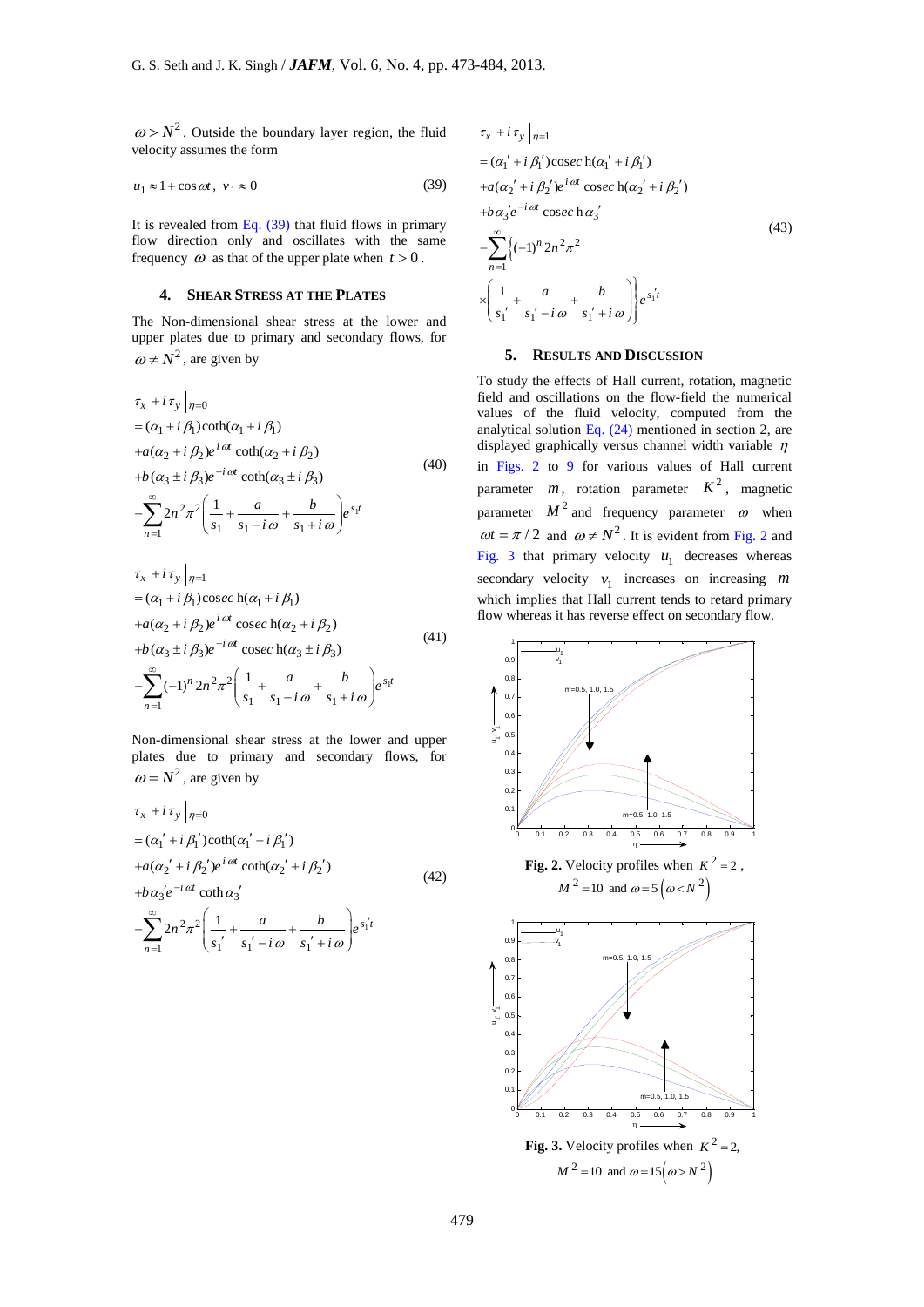It is revealed from Fig. 4 and Fig. 5 that primary velocity  $u_1$  and secondary velocity  $v_1$  increase on increasing  $K^2$  which implies that rotation tends to accelerate both the primary and secondary flows.



**Fig. 4.** Velocity profiles when  $m = 0.5$ ,  $M^2 = 10$  and  $\omega = 5 \left( \omega < N^2 \right)$ 



It is noticed from Fig. 6 and Fig. 7 that primary velocity  $u_1$  increases whereas secondary velocity  $v_1$  decreases on increasing  $M^2$  which implies that magnetic field tends to accelerate primary flow whereas it has reverse effect on secondary flow.



**Fig. 6.** Velocity profiles when  $m = 0.5$ ,  $K^2 = 2$  and  $\omega = 5 \left( \omega \lt N^2 \right)$ 



**Fig.** 7. Velocity profiles when  $m = 0.5$ ,  $K^2 = 2$  and  $\omega = 15 \left( \omega > N^2 \right)$ 

It is revealed from Fig. 8 and Fig. 9 that primary velocity  $u_1$  decreases on increasing  $\omega$  when  $\omega \neq N^2$ whereas the secondary velocity  $v_1$  increases on increasing  $\omega$  when  $\omega < N^2$  and it decreases on increasing  $\omega$  when  $\omega > N^2$  which implies that oscillations tend to retard primary flow when  $\omega \neq N^2$ and secondary flow when  $\omega > N^2$  whereas it have reverse effect on secondary flow when  $\omega < N^2$ .

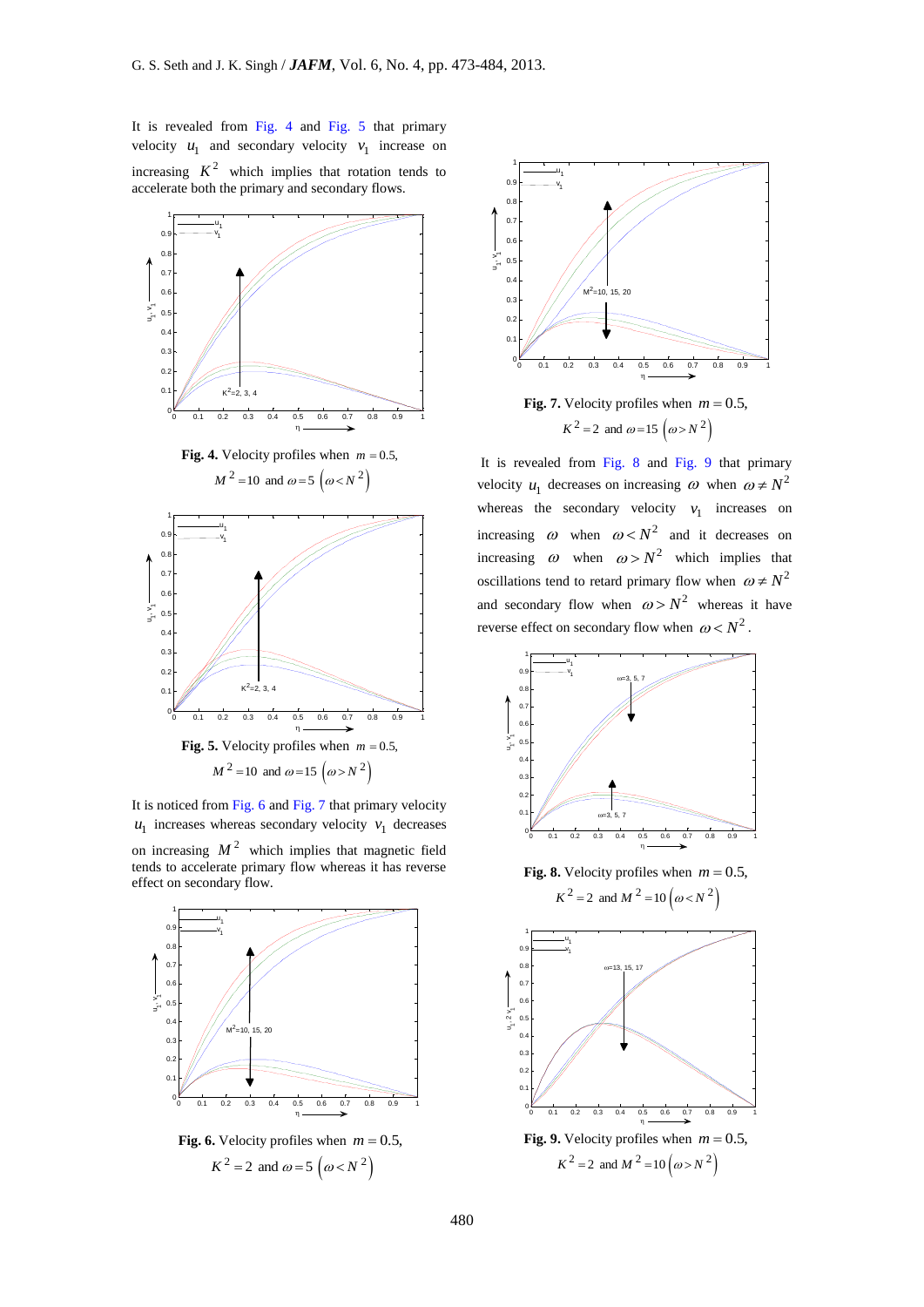The numerical values of the primary and secondary shear stress at the lower and upper plates, computed from the analytical expressions Eq. (40) and Eq. (41) mentioned in section 4, are presented in tabular form in Tables 1-8 for various values of m,  $\omega$ ,  $K^2$  and  $M^2$ when  $\omega \neq N^2$  by considering  $\omega t = \pi / 2$ . It is evident from Table 1 that, for  $\omega < N^2$ , primary shear stress at the lower plate i.e.  $\tau_x|_{\eta=0}$  decreases whereas secondary shear stress at the lower plate i.e.  $\tau_y|_{\eta=0}$ increases on increasing either  $m$  or  $\omega$ . This implies that Hall current and oscillations tend to reduce primary shear stress at the lower plate whereas it have reverse effect on secondary shear stress at the lower plate when  $\omega < N^2$ .

**Table 1** Shear stress at the lower plate due to primary and secondary flows when  $K^2 = 2$ 

and  $M^2$  – 10( $\omega < N^2$ )

| ans <i>11</i><br>$-101w \sim 117$ |                                   |           |        |        |
|-----------------------------------|-----------------------------------|-----------|--------|--------|
|                                   | $\omega \downarrow m \rightarrow$ | 0.5       | 1.0    | 1.5    |
|                                   | 3                                 | 2.6795    | 2.3162 | 1.9845 |
|                                   | 5                                 | 2.3999    | 2.0254 | 1.6727 |
| $\tau_{x} _{\eta=0}$              | 7                                 | 2.1227    | 1.7286 | 1.3479 |
|                                   | 3                                 | 69<br>1.4 | 1.849  | 2.0177 |
|                                   | 5                                 | 1.5332    | 1.9886 | 2.1874 |
| $\tau_{y} _{\eta=0}$              |                                   | 1.6146    | 2.1054 | 2.3241 |

It is observed from Table 2 that, for  $\omega > N^2$ , on increasing *m* ,  $\tau_{\mathbf{x}}|_{\eta=0}$ decreases when  $\omega$ =13 and 15 and it decreases, attains a minimum and then increases in magnitude when  $\omega = 17$ whereas, on increasing  $\omega$ ,  $\tau_x|_{\eta=0}$  decreases when  $m = 0.5$  and 1.0 and it decreases, attains a minimum and then increases in magnitude when  $m = 1.5$ .  $\tau_y|_{\eta=0}$  increases on increasing *m*. On increasing  $\omega$ ,  $\tau_y|_{\eta=0}$  increases when  $m=0.5$ , it increases, attains a maximum and then decreases when  $m = 1.0$  and it decreases when  $m = 1.5$ . This implies that, for  $\omega > N^2$ , Hall current tends to enhance secondary shear stress at the lower plate whereas it has reverse effect on the primary shear stress at the lower plate when  $\omega \le 15$ . Oscillations tend to reduce primary shear stress at the lower plate when  $m \le 1.0$  and secondary shear stress at the lower plate behaves in oscillatory manner with respect to oscillations. It may be noted from Table 2 that there exists flow separation at the lower plate in the primary flow direction on increasing either  $m$  or  $\omega$ . It is revealed from Table 3 that, for  $\omega < N^2$ , primary shear stress at the upper plate i.e.  $\tau_{x}|_{\eta=1}$  and secondary shear stress at the upper plate i.e.  $\tau_y|_{\eta=1}$  increase on increasing  $\omega$ .

 $\tau_{\rm x}|_{\eta=1}$  decreases, attains a minimum and then increases on increasing *m*.  $\tau_y|_{\eta=1}$  increases on increasing *m*. This implies that, for  $\omega < N^2$ , Hall current tends to enhance secondary shear stress at the upper plate whereas oscillations have tendency to enhance both the primary and secondary shear stress at the upper plate.

|  |  |  | Table 2 Shear stress at the lower plate due to primary |
|--|--|--|--------------------------------------------------------|
|  |  |  |                                                        |

and secondary flows when  $K^2 = 2$ and  $M^2 = 10(m > N^2)$ 

|                      | $\omega \downarrow m \rightarrow$ | 0.5    | 1.0    | 1.5       |
|----------------------|-----------------------------------|--------|--------|-----------|
|                      | 13                                | 1.3378 | 0.8603 | 0.4007    |
| $\tau_{x} _{\eta=0}$ | 15                                | 1.1021 | 0.6027 | 0.1335    |
|                      | 17                                | 0.8818 | 0.3674 | $-0.1031$ |
|                      | 13                                | 1.7505 | 2.2758 | 2.4749    |
|                      | 15                                | 1.7643 | 2.2803 | 2.4585    |
| $\tau_{y} _{\eta=0}$ | 17                                | 1.7680 | 2.2701 | 2.4288    |

**Table 3** Shear stress at the upper plate due to primary and secondary flows when  $K^2 = 2$ 

and  $M^2 = 10(\omega < N^2)$ 

|                       | $\omega \downarrow m \rightarrow$ | 0.5    | 1.0    | 1.5    |
|-----------------------|-----------------------------------|--------|--------|--------|
|                       | 3                                 | 0.2296 | 0.2100 | 0.2426 |
| $\tau_{x} _{\eta=1}$  | 5                                 | 0.2588 | 0.2360 | 0.2755 |
|                       | 7                                 | 0.2885 | 0.2712 | 0.3251 |
|                       | 3                                 | 0.3197 | 0.4907 | 0.6374 |
| $-\tau_{y} _{\eta=1}$ | 5                                 | 0.3672 | 0.5661 | 0.7381 |
|                       |                                   | 0.4018 | 0.6219 | 0.8094 |

It is noticed from Table 4 that, for  $\omega > N^2$ ,  $\tau_x|_{\eta=1}$ and  $\tau_y|_{\eta=1}$  increase on increasing *m*.  $\tau_x|_{\eta=1}$ increases when  $m = 0.5$  and 1.0 and it increases, attains a maximum and then decreases when  $m = 1.5$ on increasing  $\omega$ .  $\tau_y|_{\eta=1}$  decreases on increasing  $\omega$ . This implies that, for  $\omega > N^2$ , Hall current tends to enhance both the primary and secondary shear stress at the upper plate and oscillations tends to reduce secondary shear stress at the upper plate while it tends to enhance primary shear stress at the upper plate when  $m \leq 1.0$ . It is observed from Table 5 that, for  $\omega < N^2$ ,  $\tau_x |_{\eta=0}$  and  $\tau_y |_{\eta=0}$  increase on increasing  $K^2$ . On increasing  $M^2$ ,  $\tau_x|_{\eta=0}$  decreases when  $K^2 = 2$  and it increases when  $K^2 = 3$  and 4. On increasing  $M^2$ ,  $\tau_y|_{\eta=0}$  increases when  $K^2 = 2$ , it decreases, attains a minimum and then increases when  $K^2 = 3$  and it decreases when  $K^2 = 4$ . This implies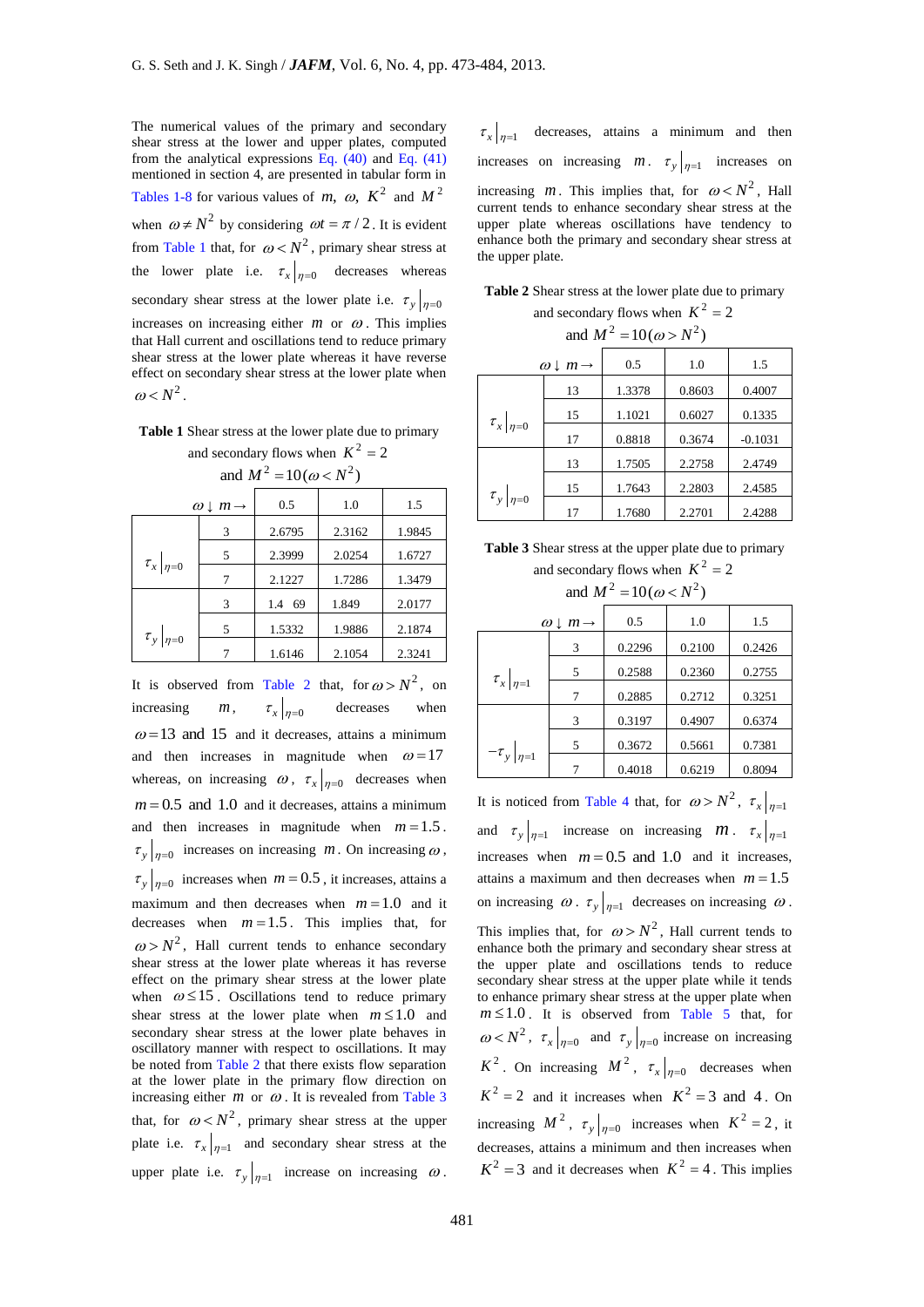that, for  $\omega < N^2$ , rotation tends to enhance both the primary and secondary shear stress at the lower plate. Magnetic field tends to enhance primary shear stress at the lower plate when  $K^2 \geq 3$ . Secondary shear stress at the lower plate behaves in oscillatory manner with respect to magnetic field.

**Table 4** Shear stress at the upper plate due to primary and secondary flows when  $K^2 = 2$ 

| and $M^2 = 10(\omega > N^2)$                           |    |        |        |        |  |  |
|--------------------------------------------------------|----|--------|--------|--------|--|--|
| 1.0<br>0.5<br>1.5<br>$\omega \downarrow m \rightarrow$ |    |        |        |        |  |  |
|                                                        | 13 | 0.3575 | 0.3848 | 0.4826 |  |  |
| $\tau_{x} _{\eta=1}$                                   | 15 | 0.3662 | 0.4041 | 0.5021 |  |  |
|                                                        | 17 | 0.3665 | 0.4091 | 0.5003 |  |  |
|                                                        | 13 | 0.4165 | 0.6368 | 0.7964 |  |  |
| $-\tau_y _{\eta=1}$                                    | 15 | 0.3977 | 0.6007 | 0.7384 |  |  |
|                                                        | 17 | 0.3731 | 0.5559 | 0.6740 |  |  |

**Table 5** Shear stress at the lower plate due to primary and secondary flows when  $m = 0.5$ 

| and $\omega = 5(\omega < N^2)$ |                                  |        |        |        |  |
|--------------------------------|----------------------------------|--------|--------|--------|--|
|                                | $M^2 \downarrow K^2 \rightarrow$ | 2      | 3      | 4      |  |
|                                | 10                               | 2.3999 | 2.5680 | 2.7420 |  |
| $\tau_{x} _{\eta=0}$           | 15                               | 3.1140 | 3.2357 | 3.3629 |  |
|                                | 20                               | 3.7094 | 3.8050 | 3.9054 |  |
|                                | 10                               | 1.5332 | 1.8322 | 2.0963 |  |
| $\tau_{y} _{\eta=0}$           | 15                               | 1.5468 | 1.8002 | 2.0337 |  |
|                                | 20                               | 1.5848 | 1.8083 | 2.0190 |  |

It is evident from Table 6 that, for  $\omega > N^2$ ,  $\tau_x|_{\eta=0}$ and  $\tau_y|_{\eta=0}$  increase on increasing  $K^2$ .  $\tau_x|_{\eta=0}$ increases on increasing  $M^2$ .  $\tau_y|_{\eta=0}$  increases when  $K^2 = 2$  and it decreases when  $K^2 = 3$  and 4 on increasing  $M^2$ . This implies that, for  $\omega > N^2$ , rotation tends to enhance both the primary and secondary shear stress at the lower plate. Magnetic field tends to enhance primary shear stress at the lower plate whereas it has reverse effect on the secondary shear stress at the lower plate when  $K^2 \geq 3$ . It is observed from Table 7 that, for  $\omega < N^2$ ,  $\tau_x |_{\eta=1}$  decreases whereas  $\tau_y|_{\eta=1}$  increases, attains a maximum and then increases on increasing  $K^2$ .  $\tau_x|_{\eta=1}$  and  $\tau_y|_{\eta=1}$ decreases on increasing  $M^2$ . This implies that, for  $\omega < N^2$ , rotation tends to reduce primary shear stress at the upper plate. Magnetic field tends to reduce both the primary and secondary shear stress at the upper plate.

# **Table 6** Shear stress at the lower plate due to primary and secondary flows when  $m = 0.5$

and  $\omega = 15(\omega > N^2)$ 

|                      | $M^2 \downarrow K^2 \rightarrow$ | 2      | 3      |        |
|----------------------|----------------------------------|--------|--------|--------|
|                      | 10                               | 1.1021 | 1.2890 | 1.4972 |
| $\tau_{x} _{\eta=0}$ | 15                               | 1.9593 | 2.1080 | 2.2695 |
|                      | 20                               | 2.6682 | 2.7893 | 2.9189 |
|                      | 10                               | 1.7643 | 2.1373 | 2.4744 |
| $\tau_{y} _{\eta=0}$ | 15                               | 1.8020 | 2.1065 | 2.3867 |
|                      | 20                               | 1.8372 | 2.0972 | 2.3405 |

**Table 7** Shear stress at the upper plate due to primary and secondary flows when  $m = 0.5$ 

and  $\omega = 5(\omega < N^2)$ 

|                       | $M^2 \downarrow K^2 \rightarrow$ | 2      | 3      | 4      |
|-----------------------|----------------------------------|--------|--------|--------|
|                       | 10                               | 0.2588 | 0.1618 | 0.0718 |
| $\tau_{x} _{\eta=1}$  | 15                               | 0.1365 | 0.0820 | 0.0316 |
|                       | 20                               | 0.0740 | 0.0414 | 0.0112 |
|                       | 10                               | 0.3672 | 0.3894 | 0.3859 |
| $-\tau_{y} _{\eta=1}$ | 15                               | 0.2431 | 0.2509 | 0.2464 |
|                       | 20                               | 0.1662 | 0.1683 | 0.1640 |

It is found from Table 8 that, for  $\omega > N^2$ ,  $\tau_x |_{\eta=1}$ decreases whereas  $\tau_y|_{\eta=1}$  increases on increasing  $K^2$ .  $\tau_x|_{\eta=1}$  and  $\tau_y|_{\eta=1}$  decrease on increasing  $M^2$ .

This implies that, for  $\omega > N^2$ , rotation tends to reduce primary shear stress at the upper plate whereas it has reverse effect on secondary shear stress at the upper plate. Magnetic field has tendency to reduce both the primary and secondary shear stress at the upper plate.

**Table 8** Shear stress at the upper plate due to primary and secondary flows when  $m = 0.5$ 

| and $\omega = 15(\omega > N^2)$ |  |
|---------------------------------|--|
|---------------------------------|--|

|                       | $M^2 \downarrow K^2 \rightarrow$ | $\overline{c}$ | 3      |        |
|-----------------------|----------------------------------|----------------|--------|--------|
|                       | 10                               | 0.3662         | 0.2706 | 0.1703 |
| $\tau_{x} _{\eta=1}$  | 15                               | 0.2033         | 0.1407 | 0.0777 |
|                       | 20                               | 0.1127         | 0.0718 | 0.0319 |
|                       | 10                               | 0.3977         | 0.4481 | 0.4742 |
| $-\tau_{y} _{\eta=1}$ | 15                               | 0.2913         | 0.3133 | 0.3210 |
|                       | 20                               | 0.2111         | 0.2198 | 0.2202 |

#### **6. CONCLUSION**

The Present investigation deals with the theoretical study of unsteady MHD Couette flow of class-II in a rotating system. The significant results are summarized below: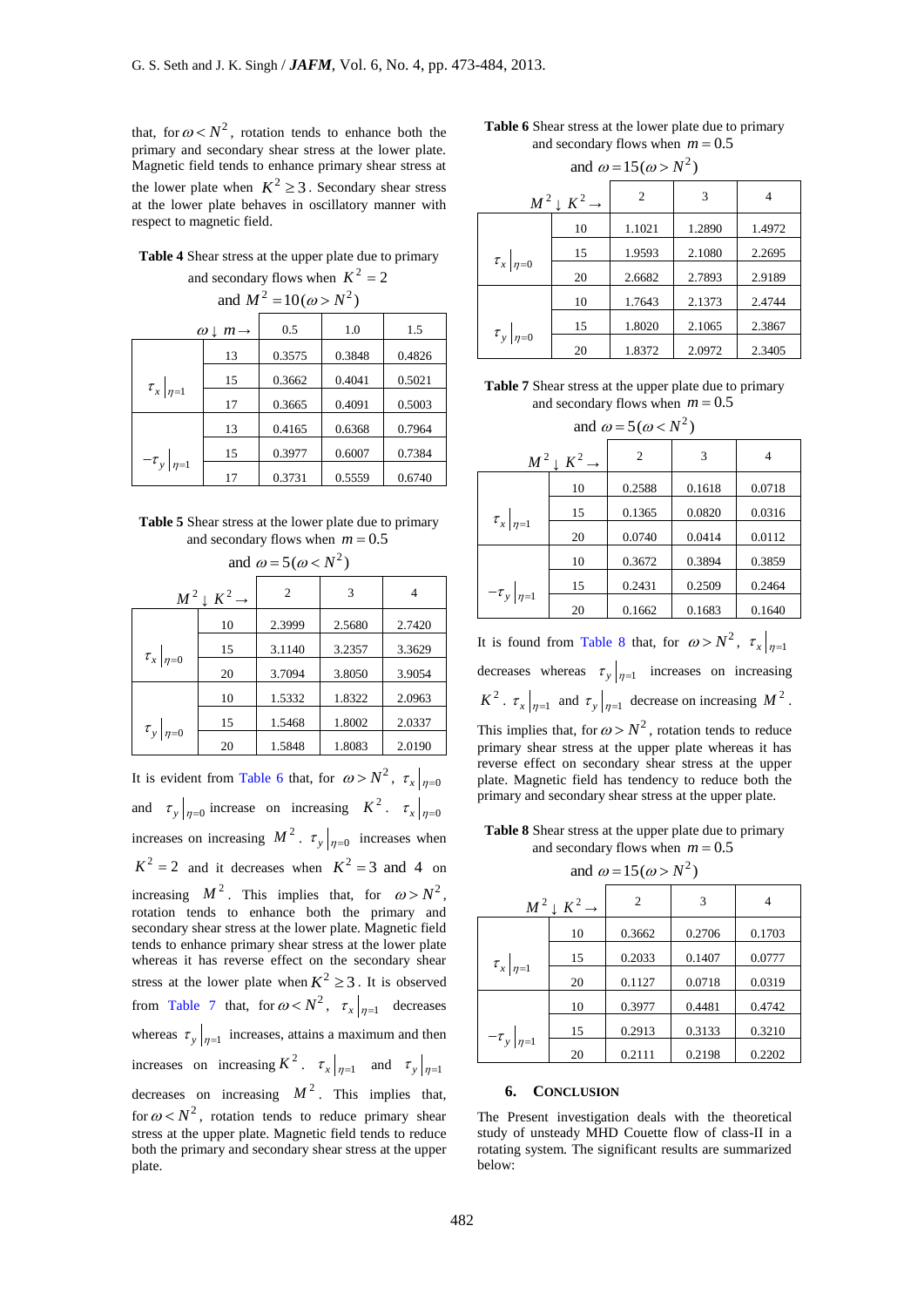- 1. Hall current tends to retard primary flow whereas it has reverse effect on secondary flow.
- 2. Rotation tends to accelerate both the primary and secondary flows.
- 3. Magnetic field tends to accelerate primary flow whereas it has reverse effect on secondary flow.
- 4. Oscillations tend to retard primary flow when  $\omega \neq N^2$  and secondary flow when  $\omega > N^2$ whereas it has reverse effect on secondary flow when  $\omega < N^2$ .
- 5. For  $\omega < N^2$ , Hall current and oscillations tend to reduce primary shear stress at the lower plate whereas it have reverse effect on secondary shear stress at the lower plate.
- 6. For  $\omega > N^2$ , Hall current tends to enhance secondary shear stress at the lower plate whereas it has reverse effect on the primary shear stress at the lower plate when  $\omega \le 15$ . Oscillations tend to reduce primary shear stress at the lower plate when  $m \leq 1.0$  and secondary shear stress at the lower plate behaves in oscillatory manner with respect to oscillations. There exists flow separation at the lower plate in primary flow direction on increasing either  $m$  or  $\omega$ .
- 7. For  $\omega < N^2$ , Hall current tends to enhance secondary shear stress at the upper plate whereas oscillations have tendency to enhance both the primary and secondary shear stress at the upper plate.
- 8. For  $\omega > N^2$ , Hall current tends to enhance both the primary and secondary shear stress at the upper plate and oscillations tends to reduce secondary shear stress at the upper plate while it tends to enhance primary shear stress at the upper plate when  $m \leq 1.0$ .
- 9. For  $\omega < N^2$ , rotation tends to enhance both the primary and secondary shear stress at the lower plate. Magnetic field tends to enhance primary shear stress at the lower plate when  $K^2 \geq 3$ . Secondary shear stress at the lower plate behaves in oscillatory manner with respect to magnetic field.
- 10. For  $\omega > N^2$ , rotation tends to enhance both the primary and secondary shear stress at the lower plate. Magnetic field tends to enhance primary shear stress at the lower plate whereas it has reverse effect on the secondary shear stress at the lower plate when  $K^2 \geq 3$ .
- 11. For  $\omega < N^2$ , rotation tends to reduce primary shear stress at the upper plate. Magnetic field tends to reduce both the primary and secondary shear stress at the upper plate.
- 12. For  $\omega > N^2$ , rotation tends to reduce primary shear stress at the upper plate whereas it has

reverse effect on secondary shear stress at the upper plate. Magnetic field has tendency to reduce both the primary and secondary shear stress at the upper plate.

#### **ACKNOWLEDGEMENTS**

One of the authors (J. K. Singh) is thankful to CSIR, New Delhi (India) for providing financial assistance to carry out this research work.

#### **REFERENCES**

- Beg, O.A., S.K. Ghosh and M. Narahari (2011). Mathematical modeling of oscillatory MHD Couette flow in rotating highly permeable medium permeated by an oblique magnetic field, *Chemical Engineering and Communications*, 198, 235-254.
- Chandran, P., N.C. Sacheti and A.K. Singh (1993). Effect of rotation on unsteady hydromagnetic Couette flow, *Astrophys. Space Sci*., 202, 1-10.
- Cowling, T.G. (1957). *Magnetohydrodynamics*, Interscience Publishers, New York.
- Cramer, K.R. and Pai, S.I. (1973). *Magnetofluiddynamics for Engineers and Applied Physicists*, McGraw Hill Book Company, New York.
- Das, B.K., M. Guria and R.N. Jana (2008). Unsteady Couette flow in a rotating system, *Meccanica*, 43, 517-521.
- Das, S., S.L. Maji, M. Guria and R.N. Jana (2009). Unsteady MHD Couette flow in a rotating system, *Mathematical and Computer Modeling*, 50, 1211- 1217.
- Ghosh, S.K. (2002). Effects of Hall current on MHD Couette flow in a rotating system with arbitrary magnetic field, *Czech. J. Phys*., 52, 51-63.
- Ghosh, S.K. and I. Pop (2004). Hall effects on MHD plasma Couette flow in a rotating environment, Int*. J. Appl. Mech. Eng.*, 9, 293-305.
- Guria, M., S. Das, R.N. Jana and S.K. Ghosh (2009). Oscillatory Couette flow in the presence of inclined magnetic field, *Meccanica*, 44, 555-564.
- Guria, M., R.N. Jana and S.K. Ghosh (2008). Effect of wall conductance on MHD Couette flow and heat transfer in a rotating system, *Int. J. Appl. Mech. Eng.*, 13, 75-90.
- Hayat, T., S. Nadeem and S. Asghar (2004a). Hydromagnetic Couette flow of a Oldroyd-B fluid in a rotating system, *Int. J. Engng. Sci.*, 42, 65-78.
- Hayat, T., S. Nadeem, A.M. Siddiqui and S. Asghar (2004b). An oscillatory hydromagnetic Non-Newtonian flow in a rotating system, *Appl. Math. Lett.*, 17, 609-614.